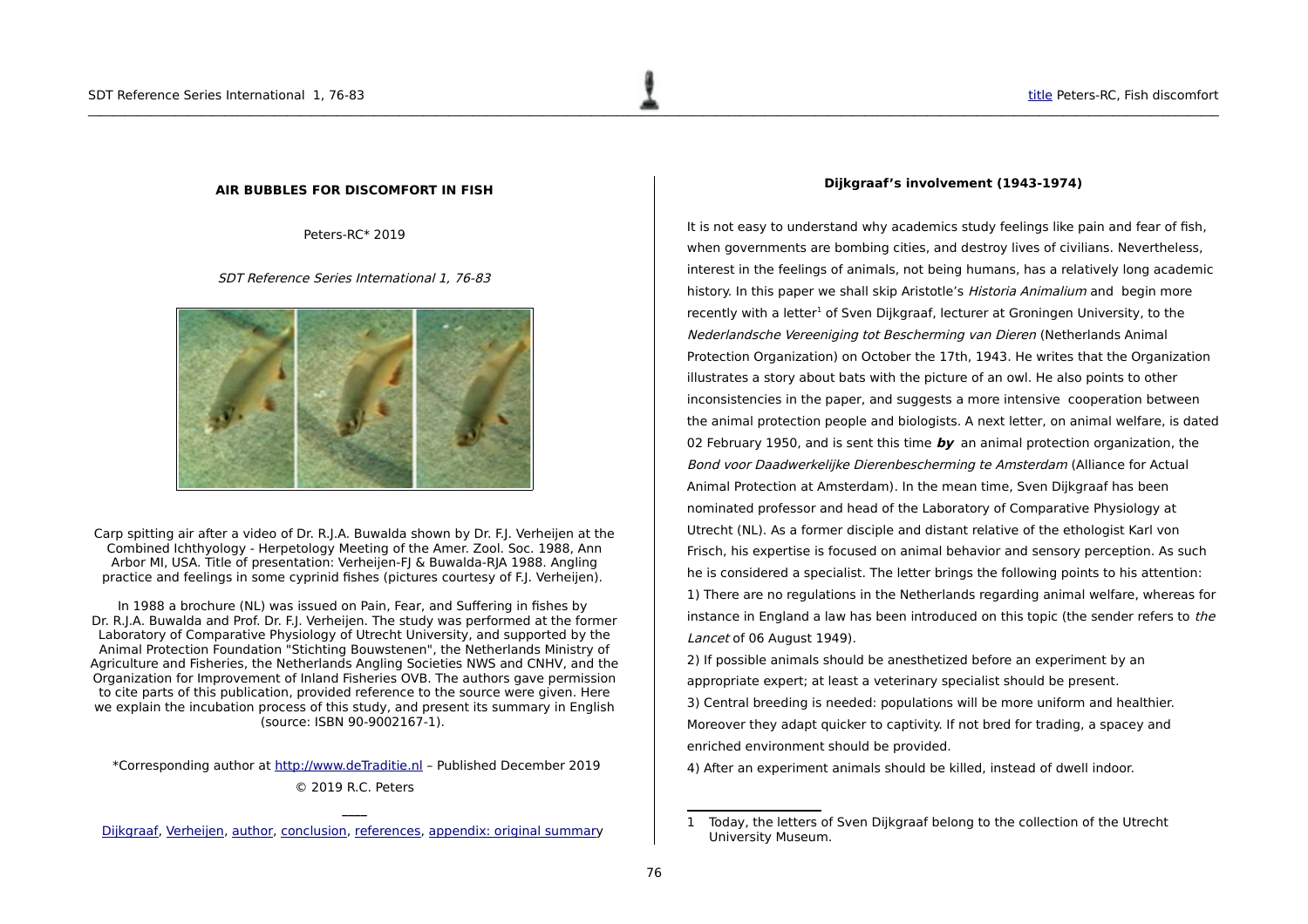From a following letter of this organization dated 16 March 1950, we learn that animals are rats, rabbits, guinea pigs, dogs, cats, and monkeys. To a biologist such an enumeration is difficult to understand, since the total number of animal species exceeds the millions, where each species has a specific genome, and a specific neural and behavioral adaptation to the environment. What precisely do these animal protection people want from a comparative physiologist? The next letter Sven Dijkgraaf received on animal welfare is dated 18 March 1953. This letter is a cry for help from the Ministerie van Sociale Zaken en Volksgezondheid (Ministry of Social Affairs and Public Health) by the chairperson of the Interdepartementaal Overleg Inzake Dierenbescherming (Interdepartmental Consultation on Animal Protection<sup>[2](#page-1-0)</sup>), the IOID-group. Apparently animal protection lobbyists have asked the government to formulate more precise regulations regarding the interaction between human beings and animals. The IOID-group wonders if the present legislation is adequate; is upgrading necessary? Mistreatment, *i.e.* causing pain without reasonable aim, and causing pain more than considered acceptable to reach a goal, is already punishable. However, unknown is whether "*lower*" animals can feel pain. This holds apparently in particular for fish. The Ministry of Fisheries has therefore asked input from the Rijksinstituut voor Visserijonderzoek (National institute of Fisheries Research), the RIVO, the director of which consulted colleagues, and suggested also to consult Sven Dijkgraaf as well as a human psychologist. In the mean time the IOID-group had already formulated preliminary regulations intended to reduce discomfort, regarding 1) transport of live fish with objects between gills or jaws, 2) piercing body parts with a weight hook, and 3) cutting the spinal cord and descaling of live fish. The correspondence further discusses the de-sliming of eel, the cooking of lobsters, the way consciousness is lost, immediately or slowly, the advantages and disadvantages of electrocution, "pain" caused by angling, hooking, submersion in boiling water or saturated salt solutions, live skinning, and discomfort of baitfish, and being kept in a keep net. The

RIVO does not have the expertise to answer all these questions properly, but gives as a general opinion that the more unlike human beings animals are, the more difficult it is to define similarities. The RIVO advises extreme caution in accepting a point of view without scientific basis.

Dijkgraaf writes on 21 March 1953 that he recognizes, and is familiar with, the problems mentioned by the Ministries and the Animal Protection people and the RIVO. According to his experience fish suffer most by skin damage. He also has found that strangely enough the head of fish continues to live for more than 15 to 20 minutes after decapitation. For lower animals as few directives as possible should be formulated. The treatment of lobsters he finds particularly difficult. He condemns the tearing apart of frogs and considers it worse than hooking. He also states that natural events are more cruel than is generally realized. In 1966 he received an announcement of a symposium on acceptability of animal experiments (11 November 1966, Leiden University), and in 1968 he received again a letter from the Nederlandse Vereniging tot Bescherming van Dieren about the punishability of bleaching, skinning, and killing of eel (06 November 1968). His response letter of 06 November 1968 explains that not enough knowledge is available to answer these questions. Dijkgraaf's legacy – up till his retirement in 1974 - does not contain further correspondence on animal welfare.

His experiences with animal welfare can be summarized as follows: he has published on the gas-spitting reflex of fish (Dijkgraaf 1950) and supervised a PhD-study on this topic (Qutob 1960, 1962), is surprised that fish eat immediately after physical damage, knows that a fish head remains alive up to 15 or 20 minutes after decapitation, suspects definitely an equivalent of pain sensation in the brain after skin damage, and explains that he does not know how to assess accurately pain in 'lower' animals. Finally he proposes to instruct the RIVO and National Institutes of Applied Sciences to investigate the problematic issues mentioned above more in depth.

<span id="page-1-0"></span><sup>2</sup> This letter also contains earlier correspondence and communications between other ministries on animal welfare (justice, internal affairs, agriculture fisheries food, education-arts-sciences, social affairs, public health).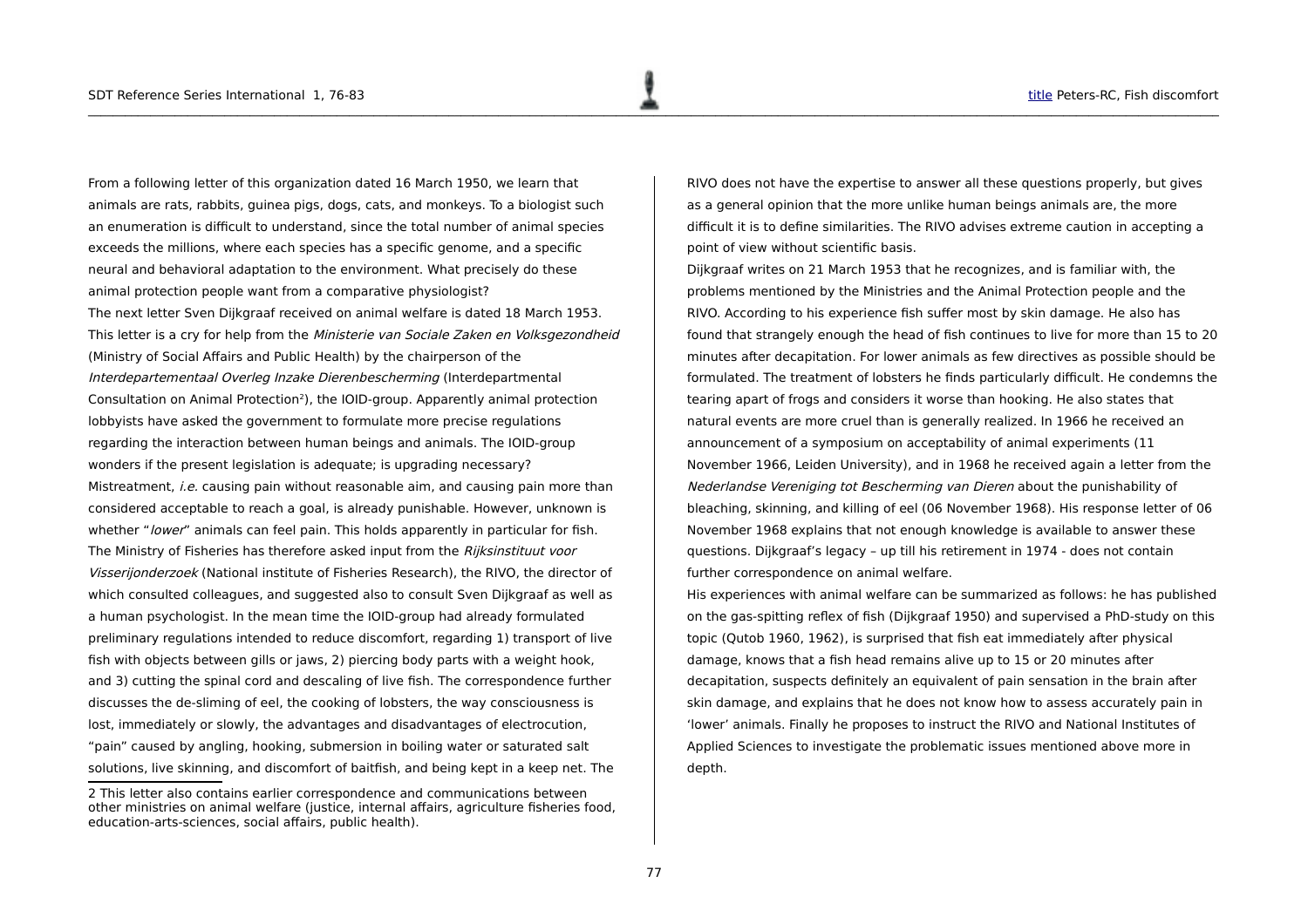#### <span id="page-2-1"></span>**Verheijen takes over (1975-1985)**

Dr. F.J. Verheijen succeeded Sven Dijkgraaf from 1975 till 1985 as professor of Comparative Physiology. Unlike Dijkgraaf, however, Verheijen left the University no correspondence or other documentation about research or discomfort in fish; only his publications on this topic, most of which are in Dutch, remain. Even the video of a carp spitting air bubbles has disappeared. The only known remnant of this video consists of 4 photographs of a bubbling carp, which the author of this paper received from Verheijen for an advertising leaflet of a physiology topic. In retrospect we cannot pinpoint an exact moment for the beginning of Verheijen's involvement in pain and fear in fish. Moreover, the publications during his professorship deal with other objects, like orientation and the visual system (see [reference list deTraditie.nl\)](http://www.detraditie.nl/sdt_museum/sdt_uk_expo_utr_vf_lit80.html), However, a few years before his retirement we can detect a switch of research focus towards pain in fish. The reasons for this switch might reflect a coincidence of several factors. In the first place Verheijen's research group was faced with severe redundancies. At the same time a longer existing wish to study animal welfare materialized in national and international invitations to write project proposals. The threat of displacement of his lab to the new campus outside the city was also imminent. At the time, he told me about his private contact with a Mr. A. Void<sup>[3](#page-2-2)</sup>, who was active in the animal protection world, and who could provide limited funds for research on fish welfare. He further might have seen possibilities to use the psychophysical and electrophysiological expertises of Dr. R.J.A. Buwalda and other resident researchers in a new research line on animal welfare. The renewal of the aquariums of the lab might also have been of help. On the other hand, his interest in fish might be traced to his youth. Living at the rim of the city of Utrecht near polders, ditches and a fortress moat, he must have been familiar with the world of fishermen. His work at the University of Utrecht began with joining Dijkgraaf's research on hearing in fish in 1950, and not much later with his own study about the alarm substance in fish. We then see a PhD intermezzo about the trapping effect in light

fields, but refocus on the gas bladder in 1962 when Dr. Ziad Qutob receives his doctorate on the function of the gas bladder in hydrostatic equilibrium. It is then that Verheijen (1962) publishes an alternative, original, view on the function of the gas bladder: **Besides maintaining hydrostatic equilibrium, the physostomatous gas bladder of fish has the broader function of adapting the density of the fish to momentary needs.** In other words: physostomous fish sink to the bottom by spitting gas, if threatened. In 1983, two years before Verheijen's retirement, Buwalda receives an assistantship paid by the animal protection people through Mr A. Void, while Verheijen supports Buwalda's work by writing papers in Netherlands angling periodicals (see [reference list deTraditie.nl\)](http://www.detraditie.nl/sdt_museum/sdt_uk_expo_utr_vf_lit80.html). In 1988, three years after Verheijen's retirement the results of Buwalda's work are published as a brochure on pain and fear in carp (Verheijen & Buwalda 1988). In the same year Verheijen presents these results at the Combined Ichthyology - Herpetology Meeting of the American Zoological Society 1988, Ann Arbor MI, USA. I attended this session where also the gas spitting video was showed. I was shocked by the reaction of a fellowbiologist who shouted: "Are you telling me that I cannot throw a fish in formalin because of a few bubbles? " One year later, in 1989, Buwalda leaves the lab; animal welfare research is taken over by other research groups than Comparative Physiology. A last publicity twitch on welfare of fish was presented on behalf of Verheijen & Flight by the author of this paper at Fishes and their environment, a conference of the European Society of Ichtyology at Oviedo (Spain) in 1994.

#### <span id="page-2-0"></span>**Author's view (1963-2006)**

Although I got my first paid assistantship at Comparative Physiology in 1963, I was too much preoccupied with teaching and electroreception research to pay much attention to Verheijen's animal welfare interest. On the other hand my personal urge to avoid mistreatment of animals was tickled already during my regular  $3<sup>rd</sup>$  year practical of Comparative Physiology, when frogs were decerebrated for teaching muscle physiology; fast but definitely not stimulating. It took me many years to

<span id="page-2-2"></span><sup>3</sup> Mr. A . Void (pseudonym) was an entrepreneur, associated with animal welfare organizations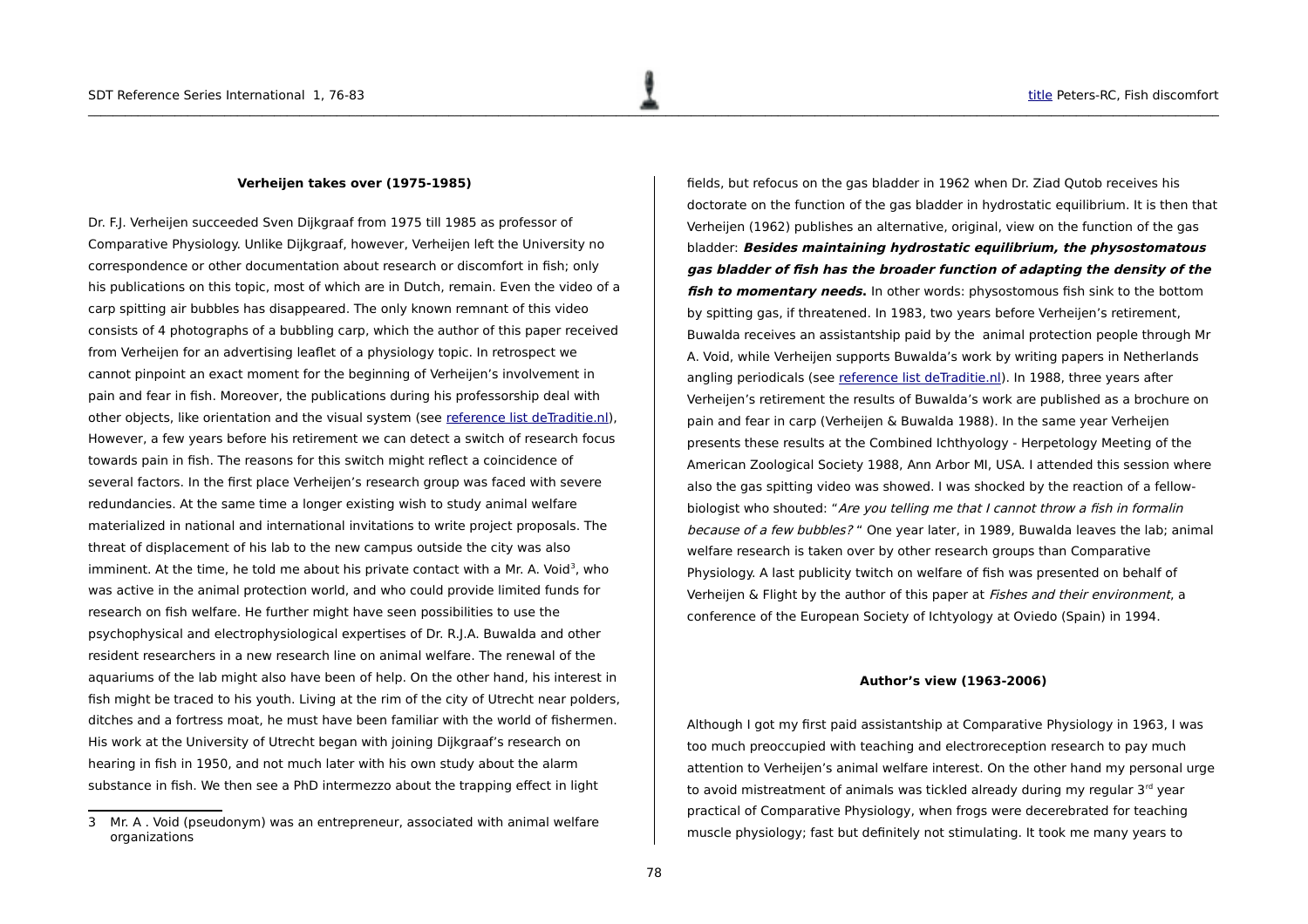change this particular program item into a practical more fitting fundamental neurophysiology wihtout damaging the animals. My paper of 1988 describes eventually how to record action potentials non-invasively from a single sensory nerve fiber in an intact vertebrate (Peters et al. 1988). Since then I performed my teaching with much more satisfaction. As a consequence, I know Verheijen's and Buwalda's research of fish only superficially, although Verheijen stimulated me to write and participate a number of project proposals on fish welfare together with other groups. However, none of them were successful.

On the other hand, I do remember several animal-welfare-related moments. Most instructive perhaps was that hooked carps swam apparently 'happily' around in their tanks, while a hook through the lip was attached to a floating cork. In this way electrical stimulation of the mouth parts as well as mechanical traction was possible in an otherwise 'normally' swimming carp. Also my senior colleague Dr. J.F.W. Nuboer had a beautiful green tank designed of about 50 x 50 x 50 cm wherein nicely distributed goldfish swam as eye catcher for a demonstration project. Unfortunately all the fish dropped to the bottom after displacement, decently supporting Verheijen's view! I should not forget Dr. R. Bootsma, the fish specialist of the Veterinary Faculty, leaving the University before animal research grants became fashionable, and before the law on animal experiments from 12 January 1977 (revisions 1998, 2014, 2018) came into effect.

But what to think of human piercings, herons swallowing fish in toto into gastric acid, goldfish surviving hypoxia by producing alcohol, or people feeding cats with one-day chicks. What to think of all those overfed dogs at home, and other animals in captivity for which no license is needed. What struck me most was that even for viewing guppies in a tank a license was needed, and that killing animals caused less discomfort for the animals than recovery from anesthesia (according to the instruction list provided by the university).

### <span id="page-3-1"></span>**Conclusion**

I see Buwalda's and Verheijen's work as a very elegant scientific approach of the description of discomfort in fish, which might help human beings to improve their interaction with animals. To be able to discriminate between pain and fear in an animal so unlike man, is a top accomplishment. At the same time it becomes clear that in spite of the taking effect of legal regulations, there is a lot of work to do regarding the experience of welfare of the millions of other animal species. I hope that the legally introduced guide lines do not prevent the study of animals not commercially interesting. One should realize that the study of other species than man, helps to describe the potential and limitations of the human species. The website of the Nobel committee summarizes how, for instance, frogs helped to recognize the function of neurotransmitters, squid was essential for understanding the nervous conduction, and the horse shoe crab showed the mechanisms of contrast enhancement. Just to name a few.

I hope that the following summary of the work of Buwalda and Verheijen stimulates future investigators to further unravel the mysteries of the animal world.

#### <span id="page-3-0"></span>**References**

Dijkgraaf-S 1950. On the instigation of the gas-spitting reflex in fish. Acta Physiol. Pharmacol. Neerl. 1(3), 508-9. Dijkgraaf-S 1950. Über die Auslösung des Gasspuckreflexes bei Fischen. Experientia 6, 188-190. Peters-RC, Teunis-PFM, Bretschneider-F, Weerden-T-van 1988. Ampullary electroreceptors in neurophysiological instruction. J. Biol. Education 22(1), 61-66. Qutob-Z 1960. Pressure perception in Ostariophysi. Experientia 16, 426. Qutob-Z 1962. The swimbladder of fishes as a pressure receptor. Arch. Néerl. Zool. 15, 1-67.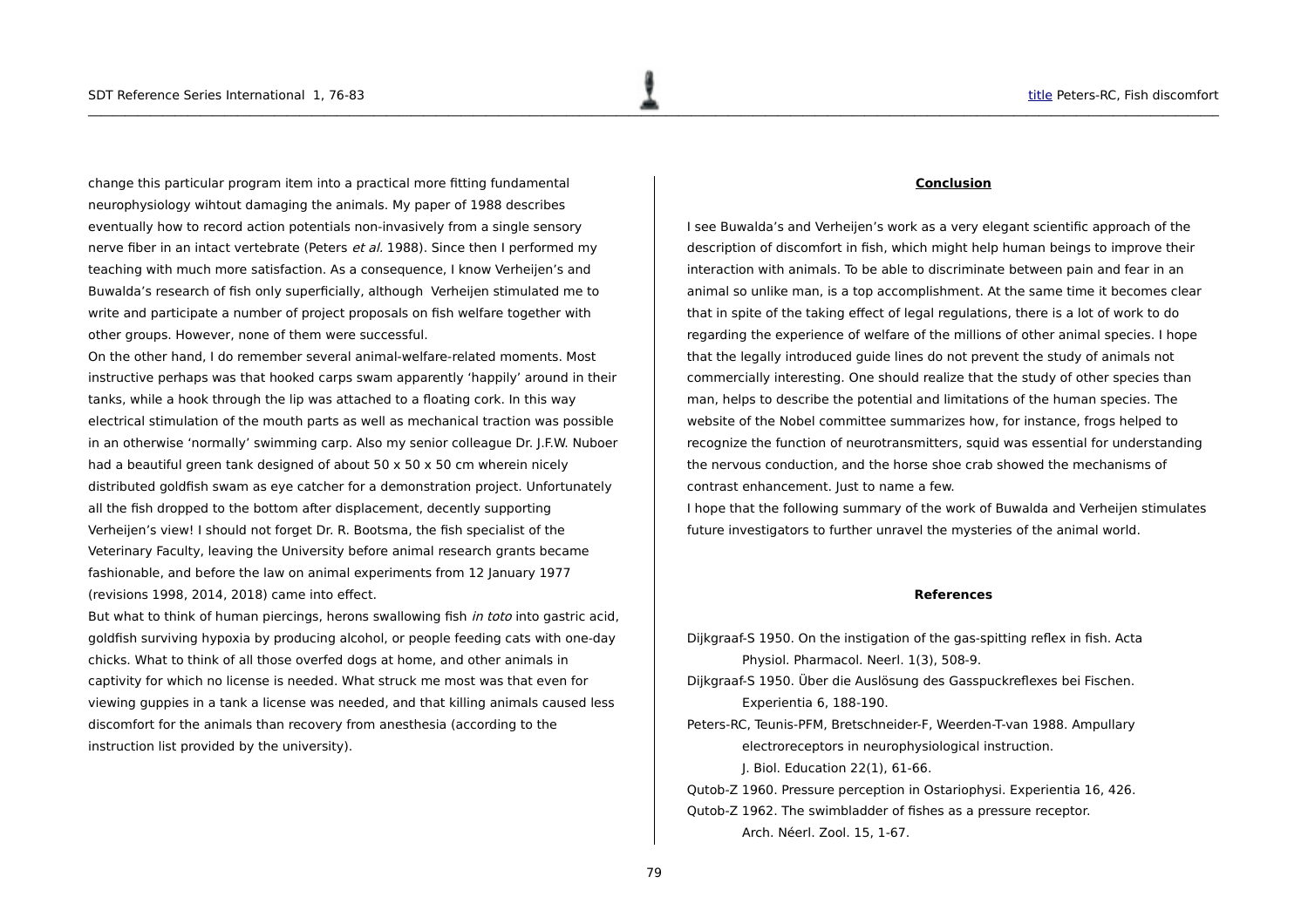- Verheijen-FJ 1962. Gas spitting by alarmed fish disturbs their hydrostatic equilibrium. Science 14, 864-865.
- Verheijen-FJ, Buwalda-RJA 1988. Doen pijn en angst een gehaakte en gedrilde karper lijden? Vakgroep Vergelijkende Fysiologie, Rijksuniversiteit Utrecht. ISBN 90-9002167-1.
- Verheijen-FJ, Buwalda-RJA 1988 (abstract). Angling practice and feelings in some cyprinid fishes. Combined Ichthyology - Herpetology Meeting of the American Zoological Society, Ann Arbor MI, USA.
- Verheijen-FJ, Flight-W 1994 (abstract). Commercial slaughter of eel; experimental tests show methods are unacceptable. Fishes and their environment, Soc. Eur. Ichthyol. Oviedo, Spain.

#### **Acknowledgements**

The comments of Dr. Franklin Bretschneider, Rob van Weerden, and the board members of *Stichting De Traditie* are gratefully acknowledged.

#### **Appendix Verheijen & Buwalda: Original Summary in English**

The following summary was scanned, and afterwards optically recognized, from the original booklet: Verheijen-FJ & Buwalda-RJA 1988. Doen pijn en angst een gehaakte en gedrilde karper lijden? Vakgroep Vergelijkende Fysiologie, Rijksuniversiteit Utrecht. ISBN 90-9002167-1.

Permission to cite, see brochure: "Dit rapport is niet in de handel verkrijgbaar. Het overnemen van (delen van) de tekst is bij voorbaat toegestaan mits de bron duidelijk wordt vermeld" (This report is not commercially available. Reproduction of (parts of) the text is permitted, provided the source is clearly referred to).

<span id="page-4-0"></span>Verheijen-FJ & Buwalda-RJA 1988:

### SUMMARY: Do pain and fear make a hooked carp in play suffer?

It is common angling practice to return cyprinids and other coarse fish alive to the water after capture. Being captured is presumably an experience that fish find unpleasant, for when such animals are returned to the water they show decreased vulnerability to angling owing to their hook or bait avoidance. Although pain caused by injury is often considered to be the major cause of the unpleasant experience (see Medway, 1980), the brief restriction of freedom and the concomitant fear may also contribute. The experiments described in this report were designed to find responses indicative of pain and fear, to differentiate responses indicative of pain from responses indicative of fear, and to investigate whether fish find pain or fear the more unpleasant experience. Finally we tried to estimate whether or not pain and/or fear make the fish suffer according to recent definitions of suffering (in mammals) where suffering is attributed exclusively to the high(est) levels of "stress", i.e. *distress* as defined by Ewbank (1985). Most experiments were carried out with the common carp (*Cyprinus carpio*), but some involved other cyprinids, viz. the bleak (*Alburnus alburnus*), the roach (*Rutilus rutilus*), the rudd (*Scardinius erythrophthalmus*), and the grass carp (*Ctenopharyngodon idella*).

The carp were taken by hook and line in aquaria (Laboratory of Comparative Physiology, University of Utrecht) in which they had been living for some time, and also in ponds (Organization for Improvement of Inland Fisheries OVB). Physically noxious ("pain") stimuli were administered separately by a) hooking the fish, immediately followed by relaxation of line tension, and, in other experiments, by b) electrical stimulations via an electrode implanted in the roof of the mouth of the freeswimming fish. Fear stimuli were given by c) keeping a hooked fish in action by altering the tension of the line, which is normal practice in angling. In other experiments fear was provoked by d) the introduction of the alarm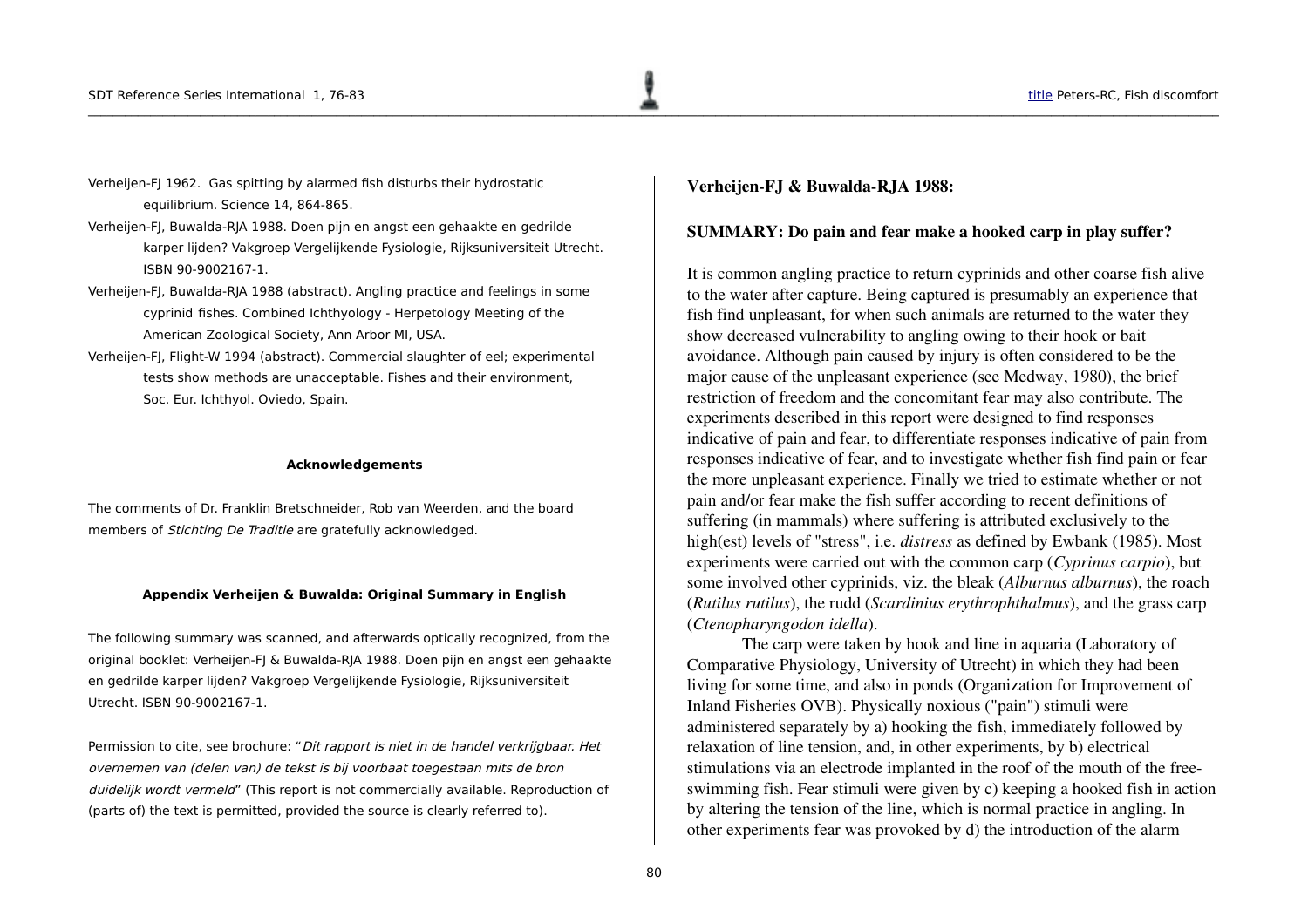where the contribution of the contribution of  $\mathbb{R}^n$  . The contribution of the contribution of the contribution of the contribution of the contribution of the contribution of the contribution of the contribution of th

substance (a pheromone released from damaged skin), and e) confinement to a small jar.

Upon being hooked the fish make some *rapid darts* (1), and subsequently, while swimming freely on the slackened line, show *spit* (2) and *shake head* (3). Some carp resumed feeding only a few minutes later while swimming around on the slackened line. Reactions similar to responses (2) and  $(3)$  are also shown by a non-hooked fish when it gets unwanted material in its mouth while ventilating or taking food. The fish in play show behaviour designed as *flee* (4), *spitgas* (5), *sink* (6) and *lie* (7). Response (5), prolonged spitting of gas from the swimbladder, disturbs the hydrostatic equilibrium (see also Verheijen, 1962), resulting in (6). Response (7) can be maintained for a long period (some hours). Responses 17 were also elicited successively by electrical stimulations with stepwise increasing intensity and duration. Responses 1, 4, 5, 6 and 7 were also observed in carp after the alarm substance had been introduced, or after the fish had been confined to a small jar or otherwise restrained.

We assume that the behavioural sequence shown by a hooked carp in play corresponds to the natural alarm reaction in response to, for instance, the alarm substance (see Bolles, 1970). Both behavioural sequences seem to parallel the behaviours that characterize the perceptual-defensiverecuperative model of pain and fear proposed for mammals by Bolles and Fanselow (1980). We suggest that response 1 (*rapid dart*), which was shown by the fish in all our experiments, is the Mauthner "fast escape" reflex (see also Verheijen, 1986). The natural alarm reaction to the alarm substance also starts with a Mauthner reflex (Pfeiffer et al., 1986). The Mauthner reflex can be triggered by any sudden strong stimulus; the occurrence of response 1 therefore does not necessarily indicate pain or fear. Reactions 2 (*spit*) and 3 (*shake head*) on the other hand were performed only in conditions where possibly noxious, i.e. "painful" stimuli, occurred either in isolation or together with fear-provoking stimuli. We conclude, that *spit* and *shake head* do indicate low-level pain unless, of course, these responses are also reflexes.

Reactions 4-7 are shown not only in the various fear-provoking

situations indicated above, but also, in a quantitatively and qualitatively virtually similar way, during and after repeated strong electrical shocks. In the latter case these reactions might be either a response to intense pain or, alternatively, a result of fear associated with, for instance, the expected continuation of the strong stimulation. The behaviour of the hooked fish in play could also conceivably be attributed to (a combination of) pain and fear. However, since in the model of Bolles and Fanselow (1980) fear inhibits pain in the defensive phase (i.c. the fish struggling) of the behavioural sequence, we assume that reactions 4-7 of the hooked fish in play are indicative of fear, and not of pain. The perceptual-defensive-recuperative model is not really a suitable model with which to study the rather unnatural situation of strong electrical stimulation, and therefore cannot be used to rule out the possibility that pain is the major determinant of behaviour in the shocked fish. However, even if conceived of as highly effective pure pain stimuli, electrical shocks appear to be no more disturbing than fear stimuli alone. Obviously, fear is a most potent motivation.

That the perceptions evoked in fish by local electrical stimulation do parallel to some degree the similarly produced sensations of pain in man is indicated by the results of other experiments. We have found, for instance, that conspicuous transitions in fish behaviour on the one hand, and in sensations of human subjects on the other hand, tend to occur at comparable levels of electrical stimulation in either species. Moreover, both in man and in fish the dynamic range of effective stimuli appears to be particularly small: The difference between a just noticeable stimulus (producing a "tingling sensation" in man, and a temporary slight slowing of heart and ventilation rate, a slight erection of some fins etc., in fish) and a highly effective shock (producing "very strong pain" in man, and wild erratic darting, bumping into the wall, occasionally "freezing", in fish) is no more than a factor 3, as opposed to a factor million or more for e.g. auditory or visual stimuli.

The similarity between quantitative aspects of electrical stimulus detection in man and fish is significant. Even more interesting is our finding that the perception of, and reactions to, electrical stimuli by fish (the heart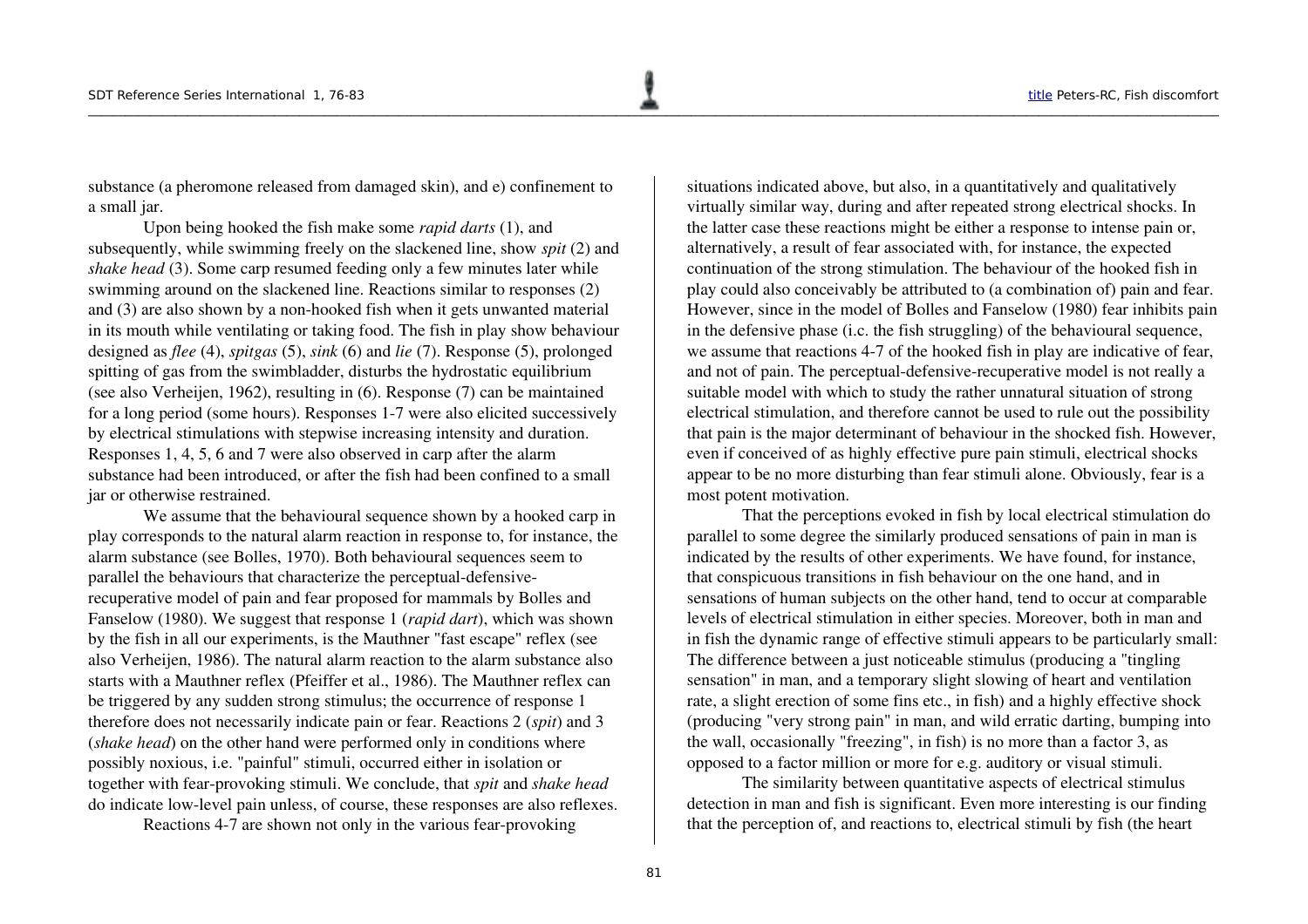rhythm being used as an indicator) can be manipulated in accordance with the Signal Detection Theory (SDT). SDT, originating from experimental psychology, explains human perceptual performance in terms of decision processes localized in higher if not conscious levels of the brain. That the fish's performance in discriminating between electrical stimuli fits SDT is strong evidence for the non-reflex character of "pain perception" in fish.

However real the sensation of pain may be for fish, we conclude that the pain (if any) produced by impalement by the hook contributes less to the unpleasantness of the catching procedure than fear. On the basis of the scoring system proposed by Morton and Griffiths (1985) for assessing levels 0 1 2 3 of pain and distress in mammals (see, however, Sanford et al., 1986) we conclude that the pain involved corresponds to the (lowest) level 0; this is the level which, according to Morton and Griffiths, characterizes the effects (in mammals) of many veterinary manipulations or minor surgical procedures such as injections. The combined effects of pain and fear together bring the level to 1 -2. This means that, in stress terminology, the hooked carp in play is subjected to overstress (Ewbank, 1985). On the basis of the relation between stress condition and suffering suggested by Ewbank (1985), Sanford et al. (1986) and others for certain species of mammals, the carp cannot be considered to be suffering, in the sense of being in distress (Ewbank, 1985). The experiments with the other species of cyprinids mentioned above lead us to a similar conclusion. This should, of course not be taken to indicate that the combination of pain and fear involved is insignificant. After all, level 1-2 in the classification of Morton and Griffiths does stand for mild to moderate discomfort.

Moreover, we emphasize that the above conclusions are valid only for fish of the cyprinid family that are caught by skilled anglers avoiding unduly prolonged playing. The practice of hooking, playing, and immediately returning the fish alive to the water seems to parallel the natural sequence of alarm responses so that the animal is able to terminate the behavioural sequence with the consummatory response *lie*, and calm down "on schedule". However, less skillful handling or ignorance may result in distress, and

consequently in suffering. For instance, in the case of a live fish used as bait the response *flee* is artificially prolonged. The bait fish may eventually succumb to stress or injury, if it is not taken alive by a predatory fish. This  $(i)$ ll- $i$ treatment of the fish shows some of the characteristics of biomedical experiments in Category E (for instance "inescapably severe stress or terminal stress") which "are considered to be highly questionable or unacceptable irrespective of the significance of anticipated results" (Orlans, 1986). The practice of holding fish captive in keepnets for several hours and not releasing them until fishing has ended is open to criticism for similar reasons. Again, the behavioural response *flee* is prolonged, and if performed as *bunt-out* (Pitcher, 1979), it may result in injury and the release of the alarm substance, particularly under crowding conditions. Respiratory problems occur fairly frequently. Obviously the custom of holding fish in keepnets has some of the characteristics of Category D biomedical experiments (for instance "induction of an anatomical or physiological deficit that will result in pain or distress; prolonged periods, up to several hours or more, of physical restraint") which places "an explicit responsibility on the investigator to explore alternative designs to ensure that animal distress is minimized or eliminated" (Orlans, 1986). If the fish succumbs, the treatment should be rated equivalent to biomedical experiments in Category E: highly questionable or unacceptable.

This project was supported by the Animal Protection Foundation "Stichting Bouwstenen", the Dutch Ministry of Agriculture and Fisheries, the Dutch Angling Societies NVV and CNHV, and the Organization for Improvement of Inland Fisheries OVB.

## References (of this summary only)

# BOLLES, R.C., FANSELOW, M.S. (1980)

A perceptual-defensive-recuperative model of fear and pain. Behav. Brain Sci. 1980(3): 291-323.